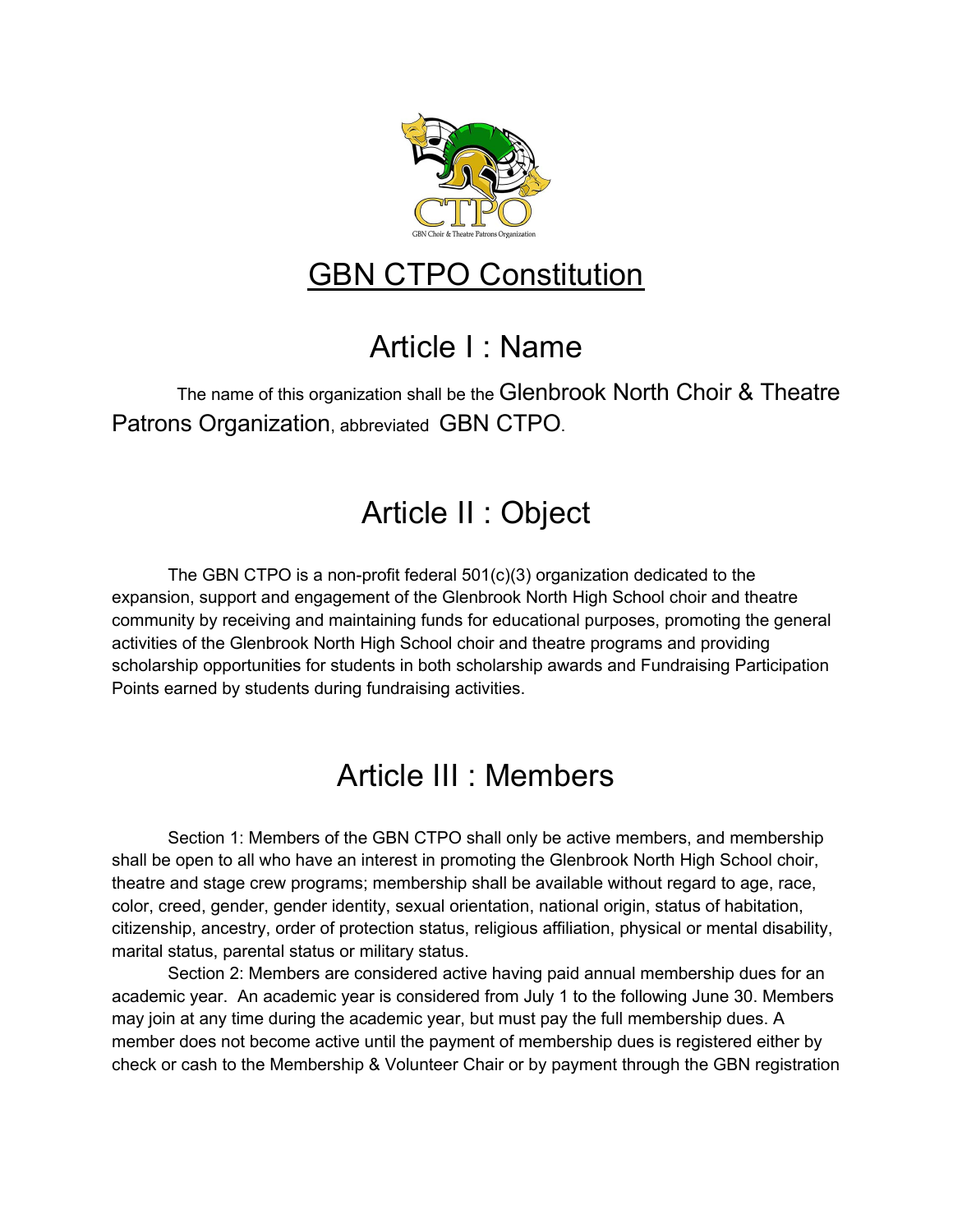system. Members and prospective members will be notified of enrollment opportunities by email, paper letter and Glenbrook North High School communications.

Section 3: Only active members may participate in membership business and are given the privilege of serving as officers or committee chairs. Non-payment of dues shall result in loss of any rights and privileges in the GBN CTPO immediately.

Section 4: Members may resign at any time from the GBN CTPO, with a forfeiture of the annual membership dues.

Section 5: Honorary membership may be awarded to an organization or individual who donates \$1000.00 or more to the GBN CTPO. This honorary membership will be considered a lifetime membership.

#### Article IV : Officers

Section 1: The Officers and Chairs of the GBN CTPO shall include:

Officers:

- 1) President
- 2) Vice President
- 3) Secretary
- 4) Treasurer

#### Chairs:

- 1) Communication
- 2) Fundraising
- 3) Governance
- 4) Membership & Volunteer
- 5) Scholarship

These Officers and Chairs must be active members of the GBN CTPO in good standing. Officers and Chairs are the only members in the GBN CTPO with voting privileges.

Section 2: The Officers and Chairs shall assume duties for the academic year beginning on July 1.

Section 3: The President shall preside over all meetings of the GBN CTPO and Board of Directors and be an ex-officio member of all committees other than the Nominating and Audit committee. The President must have at least one year membership in the GBN CTPO prior to being elected President.

Section 4: The Vice President shall assume the duties of the President in their absence and shall assume the office of President for the balance of any unexpired term. The Vice President shall maintain and report the Fundraising Participation Point balance for student fundraising.

Section 5: The Secretary shall record minutes of meetings and post them to the membership website for public viewing. The Secretary shall assume any other responsibilities as assigned by the Board of Directors.

Section 6: The Treasurer shall collect all funds due to the GBN CTPO. These funds shall be deposited and monitored in an account in an approved financial institution. The Board of Directors shall decide on the approved financial institution. Funds shall be disbursed upon receipt of a GBN CTPO Check Request form and based on an approved annual budget. Checks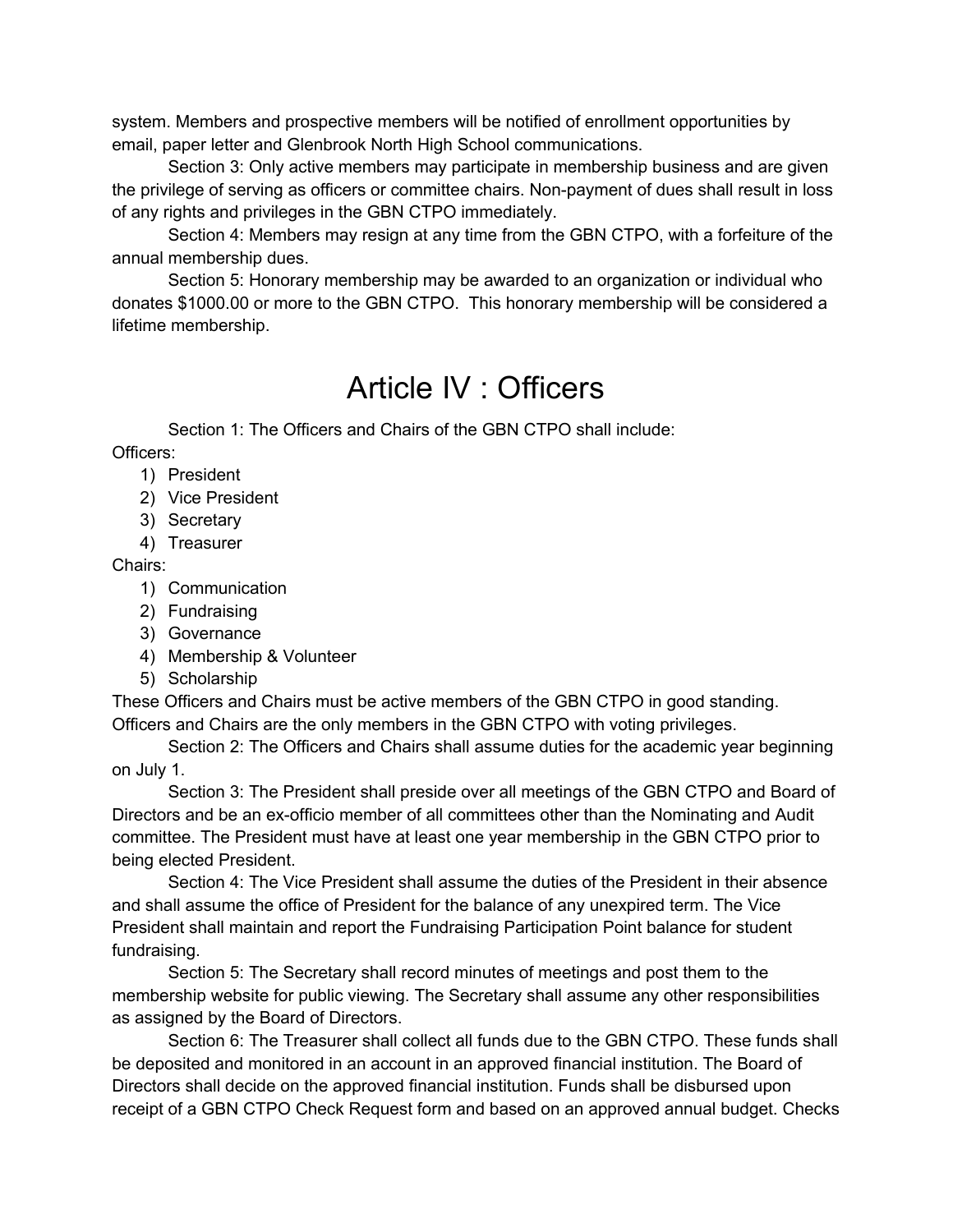over the amount of \$1000.00 require the signature of two of the following Officers: President, Vice President or Treasurer. Disbursement of non-budgetary funds must be approved by the Board of Directors prior to payment. The Treasurer shall maintain current and accurate financial records and shall provide those records to the GBN CTPO tax accountant for tax filing purposes when requested.

Section 7: The Communication Chair shall maintain all forms of electronic communication and advertisement for the GBN CTPO, comprising but not limited to: the GBN CTPO website (gbnctpo.org), the GBN CTPO Facebook page, and the GBN CTPO Instagram page.

Section 8: The Fundraising Chair shall develop and implement fundraising events for both the GBN CTPO and student Fundraising Participation Points. All Fundraising Participation Points shall be documented and distributed to the Vice President for auditing and posting for public view.

Section 9: The Governance Chair shall monitor meetings, activities and events for compliance with the GBN CTPO Constitution and Bylaws and chair the Nomination Committee.

Section 10: The Membership & Volunteer Chair shall collect all membership information from both paper and electronic sources through the GBN CTPO and the Glenbrook North High School registration system and collate into a comprehensive data list to use in soliciting volunteers for activities and events. The Membership & Volunteer Chair shall maintain and use the GBN CTPO Sign-Up Genius account.

Section 11: The Scholarship Chair shall preside over the creation, editing and dissemination of scholarship applications and distributing funds for both the Summer Scholarships and the Senior Scholarships.

Section 12: The President shall appoint at the March meeting a Nominating Committee of no less than three and no more than five members, chaired by the Governance Chair. The Nominating Committee members must have at least one year experience in the GBN CTPO. The Nominating Committee will present a slate of candidates, one candidate or pair of candidates per position of Officer and Chair, to the Board of Directors by the April meeting for consideration and shall present the slate for voting at the May meeting. The nominated slate shall be approved by the majority vote of the Board of Directors. Any active member may submit a candidate or self-nominate to the Nominating Committee for consideration.

Section 13: The President shall appoint at the May meeting an Audit Committee of no less than three and no more than five members. The Audit Committee members must have at least one year experience in the GBN CTPO. The Audit Committee shall review and audit the financial records of the GBN CTPO by the September meeting.

Section 14: In case of a resignation or vacancy of the Officers or Chairs, excluding the office of President, the President shall nominate a candidate to fill the vacancy and shall be approved by majority vote of the Board of Directors.

Section 15: Officers and Chair positions can be removed by majority vote of the Board of Directors.

Section 16: Chair positions can be co-chaired by two members, but shall only cast one vote per chair position in voting of the Board of Directors.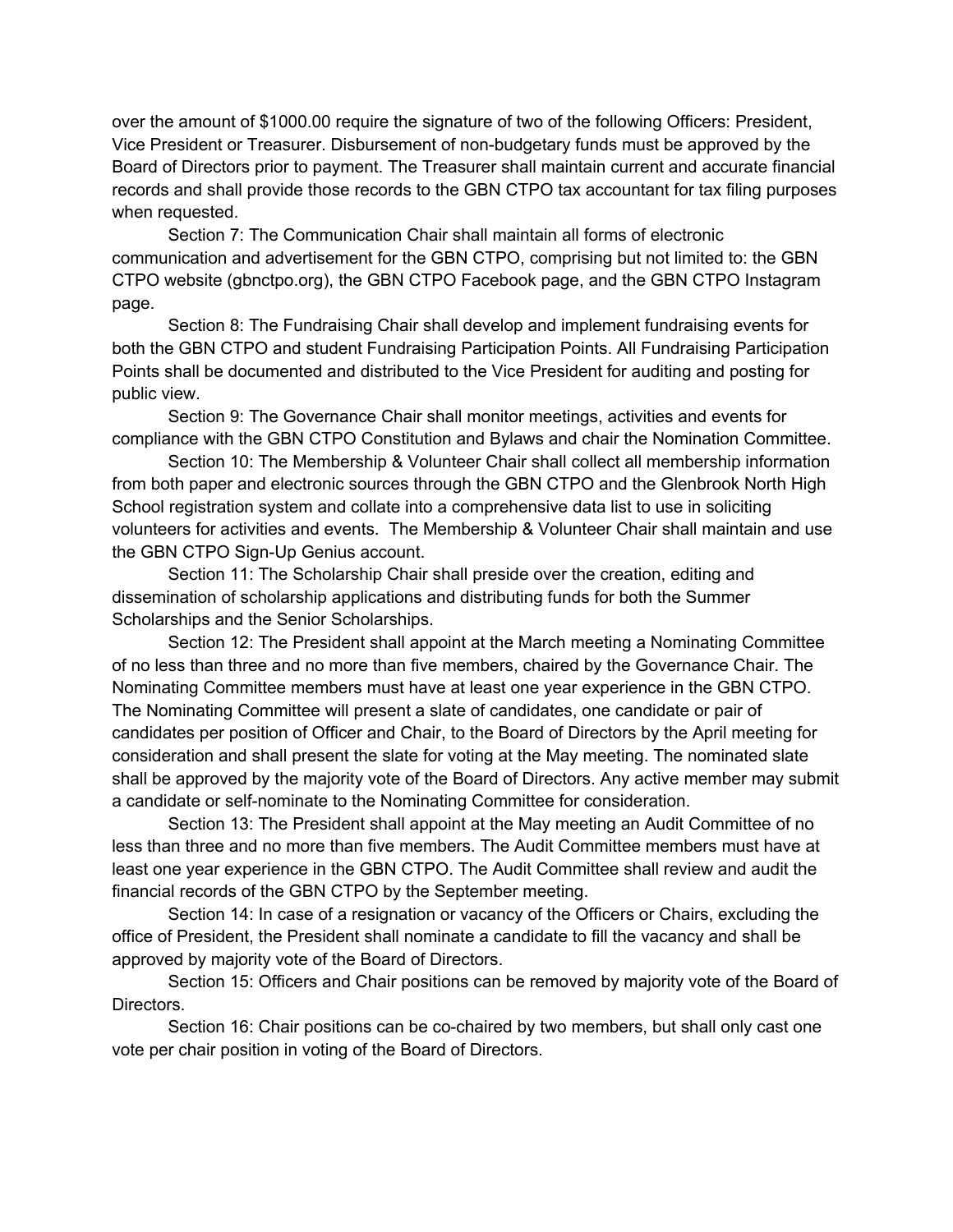# Article V : Meetings

Section 1: The General Meeting of the GBN CTPO shall be held on the first Tuesday of each month during the academic year (September - June) at 6:00 p.m. and a schedule of meetings for the academic year shall be posted to the GBN CTPO website by the Communication Chair prior to the September meeting.

Section 2: The General Meeting date and/or time can be moved by agreement of the Board of Directors or when in conflict with school holidays, closings or conflicts with previously scheduled school events.

Section 3: Additional General Meetings can be called at the President's discretion. The membership shall be notified of all additional meetings at least one week prior to the meeting.

Section 4: All General Meetings shall be conducted following Robert's Rules of Order.

Section 5: Resolutions and motions proposed at the General Meeting shall be passed by simple majority of the voting members present at the time of the resolution or motion.

Section 6: The President shall at their discretion call meetings of the Board of Directors. These meetings shall cover issues to debate and codify to present to the general membership.

Section 7: A quorum for either the General Meeting or the Board of Directors' Meeting shall be a simple majority of voting members present.

Section 8: The Glenbrook North High School choir and theatre directors shall attend the General Meetings to report on current and future events and serve in an advisory capacity.

#### Article VI : Board of Directors

Section 1: The Board of Directors is composed of the President, Vice President, Secretary, Treasurer, Communication Chair, Fundraising Chair, Governance Chair, Membership & Volunteer Chair and Scholarship Chair.

Section 2: Only the Board of Directors has voting privileges for resolutions and motions for the GBN CTPO.

Section 3: The Board of Directors shall be responsible for concept development in the administration and execution of the GBN CTPO.

Section 4: The Board of Directors shall create a yearly balanced budget for the GBN CTPO. The proposed budget shall be presented to the membership at the September General Meeting.

Section 5: The Board of Directors shall approve or deny requests for non-budgetary funds by a quorum vote.

Section 6: The Board of Directors shall meet independently of the General Meetings at the discretion of the President.

Section 7: A quorum of the Board of Directors is a simple majority of the voting members present.

Section 8: The Board of Directors shall have full power and authority of the affairs of the GBN CTPO.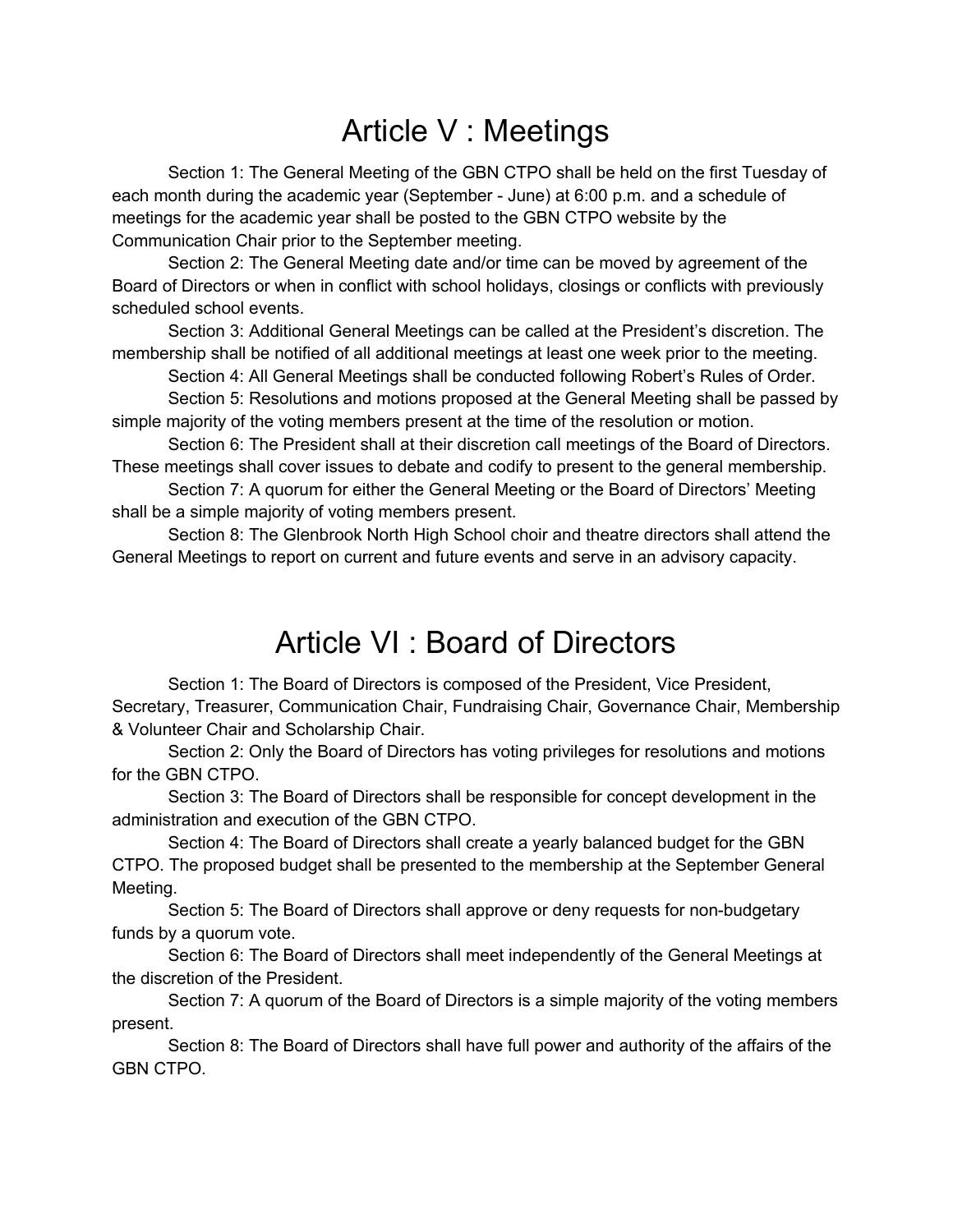Section 9: Any member of the Board of Directors failing to perform their duties may be removed by a quorum of the entire Board of Directors.

Section 10: The directors of the Glenbrook North High School choir and theatre programs shall serve in an advisory capacity to the Board of Directors.

#### Article VII : Committees

Section 1: Nominating Committee. A Nominating Committee composed of the Governance Chair and two to four other members shall be appointed by the President at the March General Meeting. It shall be the duty of this committee to meet and secure candidates for a proposed slate of officers and chairs to present at the General Meeting in April. The members of the Nominating Committee must have at least one year experience in the GBN CTPO.

Section 2: Audit Committee. An Audit Committee composed of three to five members, reporting to the Treasurer, shall be appointed by the President at the May General Meeting. It shall be the duty of this committee to collect and review all financial documents of the GBN CTPO for audit and present a report by the September General Meeting. All Audit Committee members must have at least one year of experience in the GBN CTPO.

Section 3: Events Committee. An Events Committee shall be appointed by the President to plan and execute activities and events to further the Object of the GBN CTPO. The Events Committee shall report to the Fundraising Chair.

Section 4: Concessions Committee. A Concessions Committee shall be appointed by the President to organize and execute the sale of concessions at Glenbrook North High School concerts, plays, programs and events as allowed by Glenbrook North High School administration. The Concessions Committee shall report to the Fundraising Chair.

Section 5: Show Meals Committee. A Show Meals Committee shall be appointed by the President to organize and execute purchased and delivered meals to plays and events as requested by the Glenbrook North High School choir and theatre directors and administrators. The Show Meals Committee shall report to the Fundraising Chair.

Section 6: Banquet Committee. A Banquet Committee shall be appointed by the President to plan, organize and execute the annual Choir and Theatre Banquets in coordination with the Glenbrook North High School choir and theatre directors. The Banquet Committee shall report to the Vice President.

Section 7: Uniform Committee. An Uniform Committee shall be appointed by the President to collaborate with the Glenbrook North High School choir director(s) in cataloguing, cleaning, assigning and collecting uniforms for the choral program. The Uniform Committee shall report to the Membership & Volunteer Chair.

Section 8: All Committees shall abide by the budget limits imposed by the approved GBN CTPO budget. Any additional budget requests shall be detailed in writing to the committee's appropriate supervisor and voted upon by the Board of Directors.

Section 9: The President shall create and appoint any additional committees as necessary for GBN CTPO use.

Section 10: The President shall serve as an ex-officio member of all committees, except the Nominating Committee and the Audit Committee.